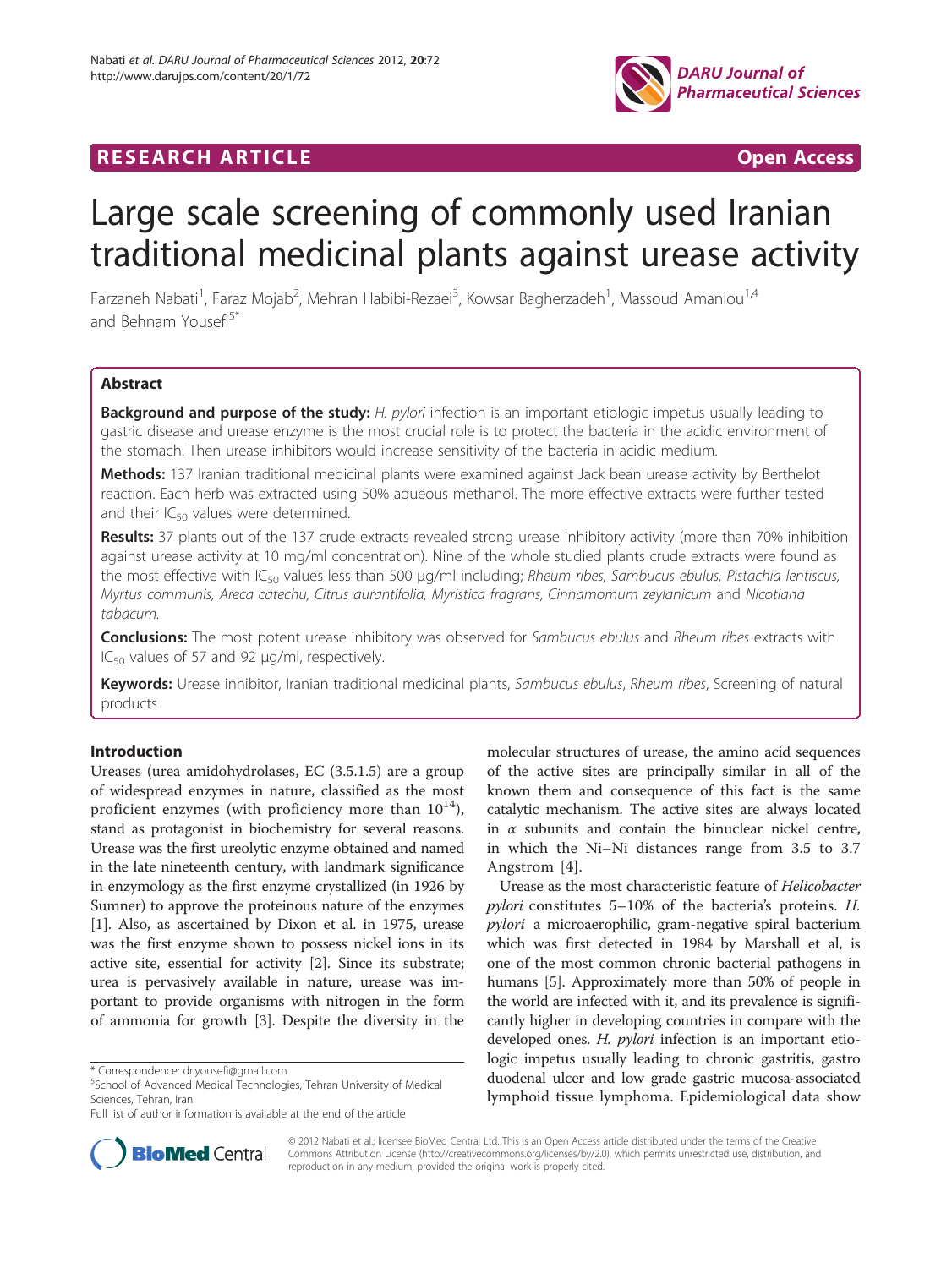|     | Scientific name              | <b>Plant family</b> | Common name<br>in English    | Common name<br>in Persian | Part used<br>in traditional | Inhibition (%)   |
|-----|------------------------------|---------------------|------------------------------|---------------------------|-----------------------------|------------------|
| 1.  | Abrus precatorius            | Fabaceae            | Paternoster Seed             | Cheshm-e khorus           | Seed                        | $9.21 \pm 0.04$  |
| 2.  | Acacia Senegal               | Fabaceae            | Gum Arabic                   | Samgh-e arabi             | Gum                         | 12.81± 0.09      |
| 3.  | Acanthophyllum<br>squarrosum | Asparagaceae        | Soap Root                    | Chubak                    | Root                        | $14.15 \pm 0.02$ |
| 4.  | Alpinia officinarum          | Zingiberaceae       | Galangal                     | Khulanjan                 | Rhizome                     | $41.75 \pm 0.05$ |
| 5.  | Althaea officinalis          | Malvaceae           | Hollyhoch                    | Khatmi                    | Flower                      | $20.94 \pm 0.06$ |
| 6.  | Alyssum<br>homolocarpum      | Brassicaceae        | Madword & Pepper<br>Weed     | Qodume                    | Seed                        | 13.57± 0.12      |
| 7.  | Amaranthus lividus           | Amaranthaceae       | Cock's Comb Seed             | Tokhm-e tajkhorus         | Seed                        | $17.48 \pm 0.11$ |
| 8.  | Anethum graveolins           | Apiaceae            | Dill Seed                    | Tokhm-e shevid            | Seed                        | $37.50 \pm 0.03$ |
| 9.  | Apium graveolens             | Apiaceae            | Celery Seed                  | Tokhm-e karafs            | Seed                        | $2.43 \pm 0.01$  |
| 10. | Aquilaria sinensis           | Thymelaeaceae       | Agarwood                     | Udegamari                 | Fruit                       | $32.03 \pm 0.08$ |
| 11. | Arctium Lappa                | Asteraceae          | <b>Burdock Root</b>          | Bâbââdam                  | Root                        | $19.99 \pm 0.08$ |
| 12. | Areca catechu                | Arecaceae           | <b>Betel Nuts</b>            | Fufel                     | Fruit                       | $96.67 \pm 0.01$ |
| 13. | Artemisia absinthium         | Asteraceae          | Worm Wood                    | Afsantin                  | Herb                        | $52.50 \pm 0.06$ |
| 14. | Artemisia dracunculus        | Asteraceae          | Tarragon                     | Tarkhon                   | Leaf                        | $57.53 \pm 0.03$ |
| 15. | Asperugo procumbens          | Boraginaceae        | German Madwort               | Bâdranjbuye               | Herb                        | $12.43 \pm 0.02$ |
| 16. | Astragalus<br>arbusculinus   | Fabaceae            | Sarcocola                    | Anzarut                   | Gum                         | $17.68 \pm 0.06$ |
| 17. | Astragalus gossypinus        | Fabaceae            | Gum Tragacanth               | Katirâ                    | Gum                         | $1.33 \pm 0.02$  |
| 18. | Bambusa vulgaris             | Poaceae             | Golden Bamboo                | Tabâshir sadaf            | Secretions                  | $12.81 \pm 0.04$ |
| 19. | Brassica nigra               | Brassicaceae        | Mustard                      | Khardel                   | Seed                        | $27.63 \pm 0.01$ |
| 20. | Calendula officinalis        | Asteraceae          | Marigold                     | Hamishe bahar             | Flower                      | $0.16 \pm 0.06$  |
| 21. | Calendula sp.                | Asteraceae          | Marigold                     | Hamishe bahar             | Flower                      | $8.21 \pm 0.07$  |
| 22. | Camellia sinensis            | Theaceae            | Green Tea                    | Chây-e sabz               | Leaf                        | $89.40 \pm 0.02$ |
| 23. | Camellia sinensis            | Theaceae            | Green Tea                    | Châyeparsefid             | Twig                        | $90.45 \pm 0.01$ |
| 24. | Cannabis sativa              | Cannabaceae         | Hemp Seed                    | Shâhdane                  | Seed                        | $9.71 \pm 0.02$  |
| 25. | Capsicum annuum              | Solanaceae          | Red Pepper                   | Felfel-e germez           | Fruit                       | $99.01 \pm 0.01$ |
| 26. | Carthamus tinctorius         | Asteraceae          | Saf                          | Golrang                   | Flower                      | $50.78 \pm 0.04$ |
| 27. | Cassia angustifolia          | Fabaceae            | Senna                        | Sena                      | Leaf                        | $3.29 \pm 0.03$  |
| 28. | Celosia cristata             | Amaranthaceae       | Cockscomb                    | Gol-e halva               | Flower                      | $82.55 \pm 0.03$ |
| 29. | Centaurea sp.                | Asteraceae          | Centaurea                    | Gol-e gandom              | Flower                      | $70.33 \pm 0.02$ |
| 30. | Chenopodium botrys           | Amaranthaceae       | Lamb's Quarter               | Dermane-e torki           | Herb                        | $15.13 \pm 0.04$ |
| 31. | Cichorium intybus            | Asteraceae          | Chicory                      | Kâsni                     | Herb                        | $40.55 \pm 0.04$ |
| 32. | Cinchona officinalis         | Rubiaceae           | Cinchona                     | Gne gne                   | Bark                        | $67.03 \pm 0.02$ |
| 33. | Cinnamomum<br>camphora       | Lauraceae           | Camphre                      | Kâfur                     | Camphor                     | $10.14 \pm 0.08$ |
| 34. | Cinnamomum cassia            | Lauraceae           | Cassia                       | Salikhe                   | Bark                        | $91.19 \pm 0.02$ |
| 35. | Cinnamomum<br>zeylanicum     | Lauraceae           | Cinnamon                     | Darchin                   | Bark                        | $84.22 \pm 0.05$ |
| 36. | Citrus aurantifolia          | Rutaceae            | Limu Fruit                   | Limu ammâni               | Fruit                       | $99.02 \pm 0.02$ |
| 37. | Citrus aurantium             | Rutaceae            | <b>Bitter Orange</b><br>Peel | Khalâl-e nârenj           | Rind                        | $1.43 \pm 0.05$  |
| 38. | Citrus bigardia              | Rutaceae            | Orange                       | Gol-e nârenj              | Twig                        | $24.31 \pm 0.03$ |
| 39. | Colchicum<br>macrophyllum    | Colchicaceae        | Colchicum Corms              | Suranjan                  | Corm                        | $9.44 \pm 0.08$  |

## <span id="page-1-0"></span>Table 1 Urease inhibitory activity of plants extract at concentration of 10 mg/ml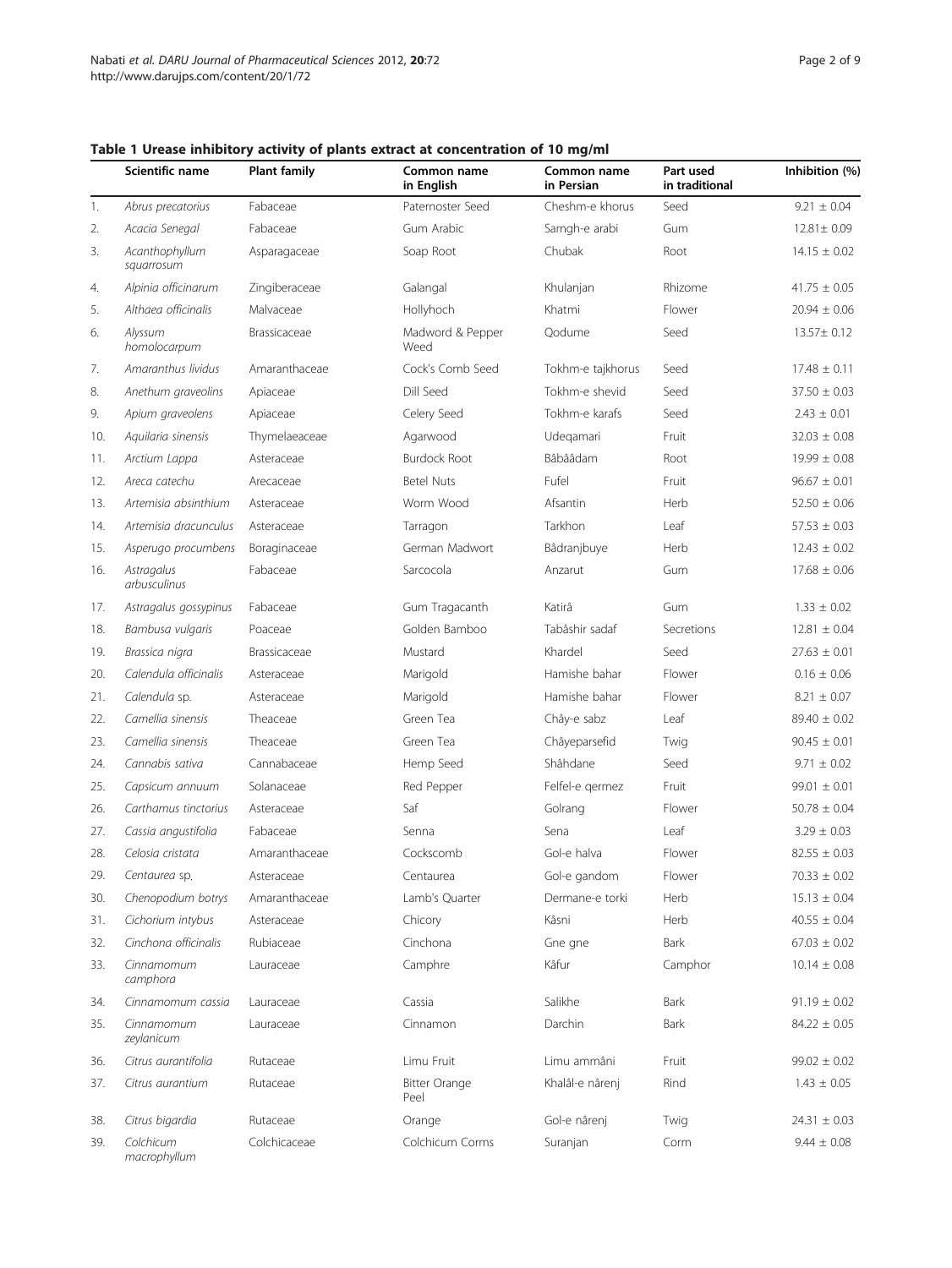| Table 1 Urease inhibitory activity of plants extract at concentration of 10 mg/ml (Continued) |  |
|-----------------------------------------------------------------------------------------------|--|
|-----------------------------------------------------------------------------------------------|--|

| 40. | Commiphora molmol          | Burseraceae    | Myrrh             | Morr-e Makki         | Gum    | $8.22 \pm 0.04$  |
|-----|----------------------------|----------------|-------------------|----------------------|--------|------------------|
| 41. | Crataegus microphylla      | Rosaceae       | Hawthorn          | Sorkhe valik         | Flower | $82.19 \pm 0.03$ |
| 42. | Curcuma zedoaria           | Zingiberaceae  | Zedoary           | Zorombad             | Seed   | $4.70 \pm 0.06$  |
| 43. | Cuscuta epithymum          | Convolvulaceae | Hellweed          | Aftimun              | Herb   | $9.66 \pm 0.01$  |
| 44. | Cymbopogon                 | Poaceae        | Lemongrass        | Putar                | Root   | $14.02 \pm 0.03$ |
| 45. | Descureania                | Brassicaceae   | Flixweed Seed     | Khakshir             | Seed   | $21.81 \pm 0.01$ |
| 46. | Diplotaenia<br>damavendica | Apiaceae       | Diplotaenia       | Gozal                | Seed   | $12.59 \pm 0.06$ |
| 47. | Doronicum<br>bracteatum    | Asteraceae     | Doronicum         | Darunj-e agrabi      | Herb   | $10.73 \pm 0.01$ |
| 48. | Dracaena cinnabari         | Asparagaceae   | Dragon Blood      | Khone siyavosh       | Gum    | $49.49 \pm 0.13$ |
| 49. | Dracocephalum              | Lamiaceae      | Moldavian Balm    | Badrashbi            | Twig   | $3.95 \pm 0.01$  |
| 50. | Echinophora<br>platyloba   | Apiaceae       | Echinophora       | Khosharize           | Herb   | $17.48 \pm 0.01$ |
| 51. | Echium amoenum             | Boraginaceae   | Ox tongue Flower  | Gol-e gâvzabân       | Flower | $31.66 \pm 0.02$ |
| 52. | Elaeagnus<br>angustifolia  | Elaeagnaceae   | Oleaster          | Senjed               | Fruit  | $4.67 \pm 0.14$  |
| 53. | Elaeagnus<br>angustifolia  | Elaeagnaceae   | Oleaster          | Gol-e senjed         | Flower | $27.45 \pm 0.01$ |
| 54. | Elettaria<br>cardamomum    | Zingiberaceae  | Cardamon          | Hel sabz             | Fruit  | $13.16 \pm 0.04$ |
| 55. | Elletaria<br>cardamomum    | Zingiberaceae  | Cardamon          | Hel sefid            | Fruit  | $6.80 \pm 0.07$  |
| 56. | Elletaria<br>cardamomum    | Zingiberaceae  | Cardamon          | Hel siyah            | Fruit  | $5.78 \pm 0.071$ |
| 57. | Equisetum arvense          | Equisetaceae   | Horse Tail        | Dom-e asb            | Stem   | $52.35 \pm 0.05$ |
| 58. | Eruca sativa               | Brassicaceae   | Rocket            | Tokhm-e mandâb       | Seed   | $13.28 \pm 0.05$ |
| 59. | Eucalyptus sp.             | Myrtaceae      | Eucalyptus        | Okaliptus            | Leaf   | $47.92 \pm 0.01$ |
| 60. | Euphorbia sp.              | Euphorbiaceae  | Euphorbia         | Gav kosh             | Herb   | $68.94 \pm 0.03$ |
| 61. | Ferula assa-foetida        | Umbelliferae   | Assa-Foetid       | Angoze               | Gum    | $34.07 \pm 0.04$ |
| 62. | Helicteres isora           | Malvaceae      | Screw Tree Pod    | Bahmanpich           | Fruit  | $8.18 \pm 0.02$  |
| 63. | Heracleum persicum         | Apiaceae       | Cow Parsnip Friut | Golpar               | Fruit  | $10.27 \pm 0.02$ |
| 64. | Hibiscus gossypifolius     | Malvaceae      | Rose Mallow       | Chay-e Makki         | Herb   | $96.28 \pm 0.02$ |
| 65. | Humulus lupulus            | Cannabaceae    | Hops              | Râzak                | Twig   | $54.85 \pm 0.02$ |
| 66. | Hypericum<br>perforatum    | Hypericaceae   | St.John's Wort    | Alaf-e chay          | Herb   | $97.99 \pm 0.02$ |
| 67. | Juglans regia              | Juglandaceae   | Walnut Shell      | Pust-e vasat-e gerdo | Septum | $93.62 \pm 0.01$ |
| 68. | Juglans regia              | Juglandaceae   | Walnut Shell      | Pust-e gerdo         | Rind   | $1.27 \pm 0.06$  |
| 69. | Juniperus Sabina           | Cupressaceae   | Sabine            | Abhal                | Fruit  | $19.63 \pm 0.01$ |
| 70. | Lactuca sativa             | Asteraceae     | Lettuce           | Tokhm-e Kâhu         | Seed   | $2.93 \pm 0.04$  |
| 71. | Lawsonia inermis           | Lythraceae     | Henna             | Hana                 | Leaf   | $54.00 \pm 0.06$ |
| 72. | Levisticum officinalis     | Apiaceae       | Lovage            | Anjadân romi         | Seed   | $10.00 \pm 0.06$ |
| 73. | Linum usitatissimum        | Linaceae       | Lineseed          | Tokhm-e katan        | Seed   | $2.71 \pm 0.18$  |
| 74. | Malabaila secacule         | Apiaceae       | Parsnip           | Dogho                | Root   | $18.18 \pm 0.04$ |
| 75. | Malva sylvestris           | Malvaceae      | Common Mallow     | Gol-e panirak        | Flower | $14.15 \pm 0.05$ |
| 76. | Matricaria<br>chamomilla   | Asteraceae     | Chamomile         | Bâbon-e shirazi      | Herb   | $87.21 \pm 0.01$ |
| 77. | Melissa officinalis        | Lamiaceae      | Balm              | Barangbu             | Herb   | $46.22 \pm 0.05$ |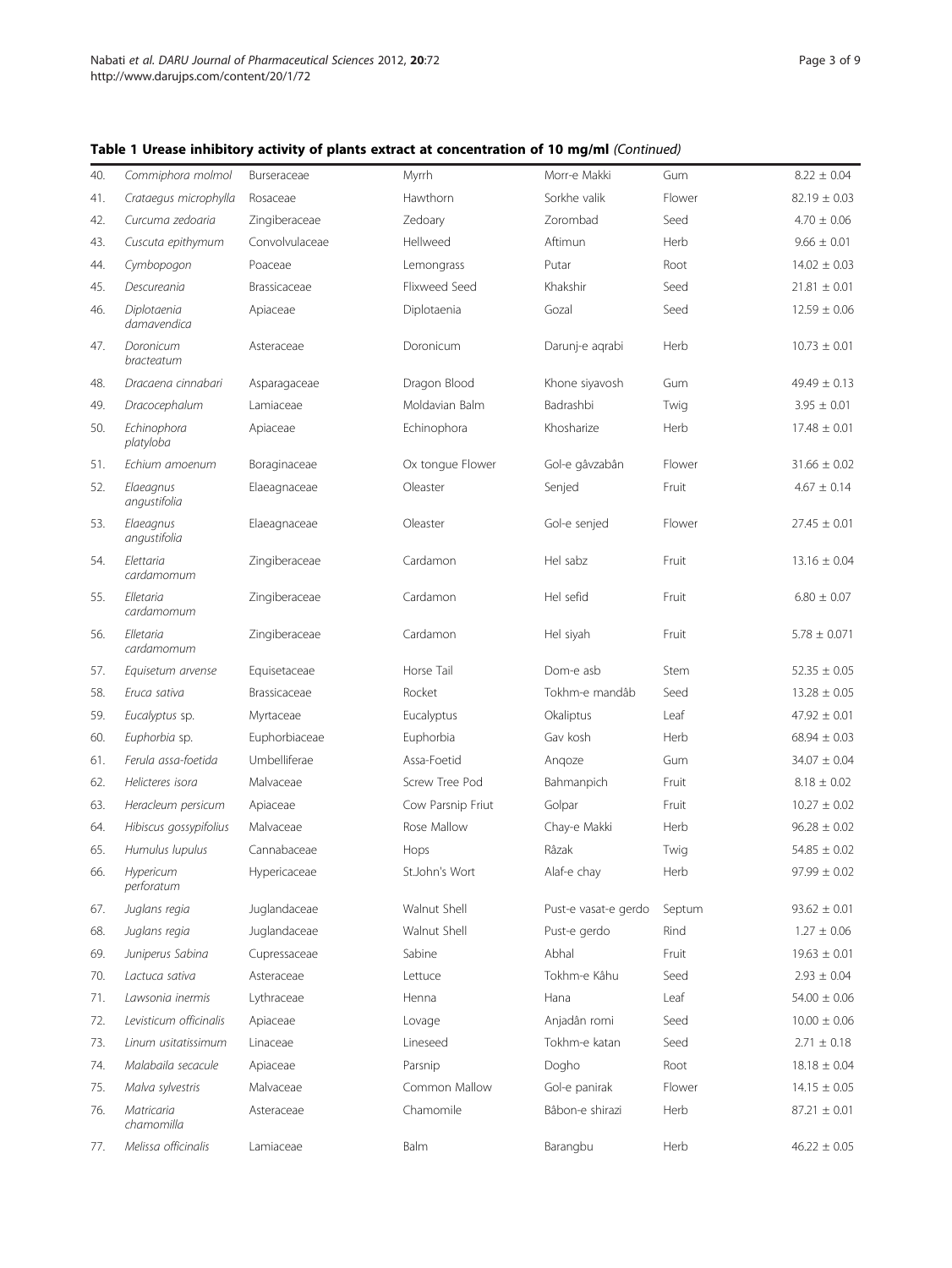|  |  |  | Table 1 Urease inhibitory activity of plants extract at concentration of 10 mg/ml (Continued) |  |  |
|--|--|--|-----------------------------------------------------------------------------------------------|--|--|
|--|--|--|-----------------------------------------------------------------------------------------------|--|--|

| 78.  | Mentha spicata             | Lamiaceae       | Mint                    | NaAna                     | Leaf        | $93.89 \pm 0.01$  |
|------|----------------------------|-----------------|-------------------------|---------------------------|-------------|-------------------|
| 79.  | Myristica fragrans         | Myristicaceae   | Nutmeg                  | Joz-e buya                | Fruit       | $78.19 \pm 0.01$  |
| 80.  | Myrtus communis            | Myrtaceae       | Myrtle                  | Murd                      | Leaf        | $72.99 \pm 0.01$  |
| 81.  | Nasturdium officinalis     | Brassicaceae    | Watercress              | Boolâgoti                 | Leaf        | $74.00 \pm 0.03$  |
| 82.  | Nerium Oleander            | Apocynaceae     | Nerium                  | Gol-e kharzahre           | Flower      | $84.62 \pm 0.01$  |
| 83.  | Nicotiana Tabacum          | Solanaceae      | Tobacco                 | Tutun                     | Leaf        | $52.77 \pm 0.03$  |
| 84.  | Nicotiana tabacum          | Solanaceae      | Tobacco                 | Tutun                     | Stem        | $75.26 \pm 0.05$  |
| 85.  | Nymphaea alba              | Nymphaeaceae    | White Lotus             | Gol-e nilofar             | Flower      | $97.86 \pm 0.01$  |
| 86.  | Ocimum basilicum           | Lamiaceae       | Basil                   | Reyhan-e banafsh          | Leaf        | $19.61 \pm 0.05$  |
| 87.  | Ocimum basilicum           | Lamiaceae       | Basil                   | Reyhan-e sabz             | Leaf        | $0.41 \pm 0.01$   |
| 88.  | Oenothera biennis          | Onagraceae      | Evening Star            | Gol-e maghrebi            | Flower      | $3.95 \pm 0.04$   |
| 89.  | Olea europea               | Oleaceae        | Olive Leaf              | Barg-e zyton              | Leaf        | $72.30 \pm 0.01$  |
| 90.  | Orchis latifolia           | Orchidaceae     | Oriental Salp           | SaAlab-e panjei           | Root        | $18.90 \pm 0.02$  |
| 91.  | Orchis mascula             | Orchidaceae     | Male Orchis             | SaAlab-e golvei           | Root        | $3.16 \pm 0.04$   |
| 92.  | Papaver Rhoeas             | Papaveraceae    | Corn Poppy              | Pust-e shaghayegh         | Rind        | $27.25 \pm 0.12$  |
| 93.  | Papaver Rhoeas             | Papaveraceae    | Corn Poppy              | Gol-e shaghayegh          | Flower      | $97.50 \pm 0.01$  |
| 94.  | Papaver somniferum         | Papaveraceae    | Opium Poppy             | Khashkhash                | Seed        | $4.79 \pm 0.03$   |
| 95.  | Papaver somniferum         | Papaveraceae    | Opium Poppy             | Khashkhash                | Fruit       | $35.95 \pm 0.02$  |
| 96.  | Passiflora caerulea        | Passifloraceae  | Passion Flower          | Gol-e sâAty               | Flower      | $46.90 \pm 0.008$ |
| 97.  | Pelargonium<br>graveolens  | Geraniaceae     | Geranium                | Barg-e atr                | Leaf        | $92.19 \pm 0.01$  |
| 98.  | Pelargonium<br>graveolens  | Geraniaceae     | Rose Pelargonium        | Gol-e atr                 | Flower      | $96.87 \pm 0.02$  |
| 99.  | Pterocarpus rubra          | Fabaceae        | Mukwa                   | Sandal-e sorkh            | <b>Bark</b> | $91.75 \pm 0.01$  |
| 100. | Petroselinum hortense      | Apiaceae        | Parsley Seed            | Tokhm-e jafari            | Seed        | $50.35 \pm 0.03$  |
| 101. | Pistachio lentiscus        | Anacardiaceae   | Lentisk Pistache        | Mastaki                   | Gum         | $92.37 \pm 0.01$  |
| 102. | Pistacia vera              | Anacardiaceae   | Pistachio Nut Shell     | Pust-e peste              | Rind        | $97.71 \pm 0.01$  |
| 103. | Plantago major             | Plantaginaceae  | Great Plantain          | Bârhang                   | Seed        | $4.69 \pm 0.11$   |
| 104. | Polyporus officinalis      | Fomitopsidaceae | White Agaric            | Gharigun                  | Fungi       | $19.97 \pm 0.06$  |
| 105. | Portulaca oleracea         | Portulacaceae   | Common Purslane<br>Seed | Tokhm-e khorfe            | Seed        | $7.19 \pm 0.03$   |
| 106. | Prunus persica             | Rosaceae        | Peach                   | Barge-e holo              | Fruit       | $9.47 \pm 0.11$   |
| 107. | Punica granatum            | Lythraceae      | Pomegranate Flower      | Golnar                    | Flower      | $99.90 \pm 0.01$  |
| 108. | Punica granatum            | Lythraceae      | Pomegranate             | Golnar                    | Rind        | $99.90 \pm 0.01$  |
| 109. | Quercus infectoria         | Fagaceae        | Oak Gall                | Qolgaf                    | Gall        | $53.97 \pm 0.02$  |
| 110. | Quercus infectoria         | Fagaceae        | Oak Fruit Hull          | Jaft                      | Rind        | $98.84 \pm 0.02$  |
| 111. | Rheum ribes                | Polygonaceae    | Rhubarb                 | Rivâs                     | Root        | $98.93 \pm 0.01$  |
| 112. | Rosa centifolia            | Rosaceae        | Damask Rose             | Gol-e sorkh               | Flower      | $97.51 \pm 0.01$  |
| 113. | Rosa foetida               | Rosaceae        | Rosa Lutea              | Gol-e zard                | Flower      | $89.19 \pm 0.023$ |
| 114. | Rosmarinus<br>angustifolia | Lamiaceae       | Pine Rosemary           | Rozmary-e<br>aklilaljabal | Leaf        | $22.51 \pm 0.02$  |
| 115. | Rubia tinctorium           | Rubiaceae       | Madder Root             | Ronas                     | Root        | $37.31 \pm 0.02$  |
| 116. | Ruta graveolens            | Rutaceae        | Rue                     | Sodab                     | Leaf        | $27.91 \pm 0.04$  |
| 117. | Saccharum<br>officinarum   | Poaceae         | Sugar Cane              | Shekar-e sorkh            | Mann        | $35.04 \pm 0.06$  |
| 118. | Salix aegyptiaca           | Salicaceae      | Aegyption Willow        | Bidmeshk                  | Flower      | $17.05 \pm 0.02$  |
| 119. | Salix sp.                  | Salicaceae      | Whitewillow             | Pust-e bid                | <b>Bark</b> | $38.10 \pm 0.01$  |
|      |                            |                 |                         |                           |             |                   |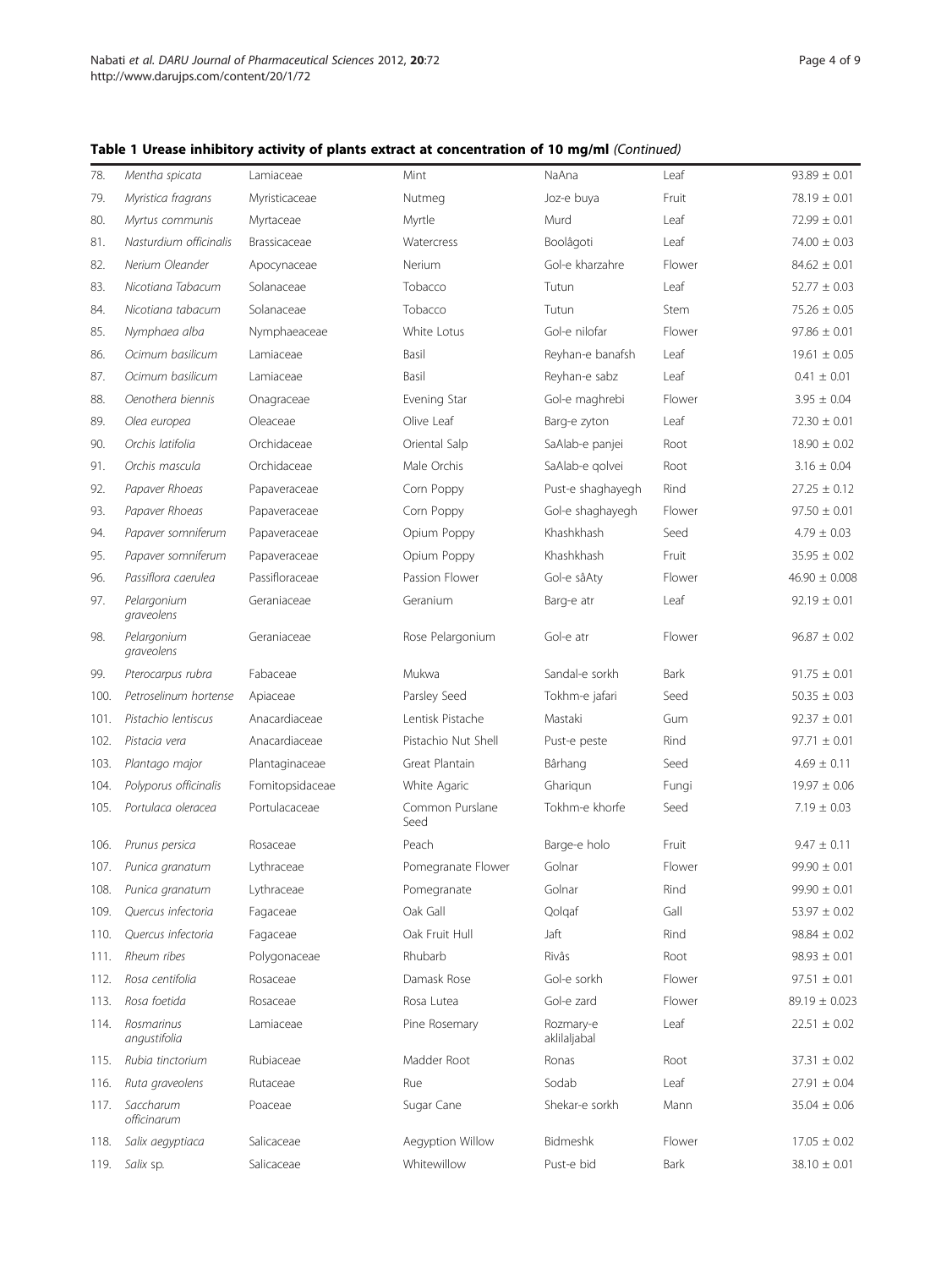| 120. | Salvia hydrangea              | Lamiaceae        | Mountain Sage           | Gol-e arune        | Flower             | $91.09 \pm 0.01$ |
|------|-------------------------------|------------------|-------------------------|--------------------|--------------------|------------------|
| 121. | Salvia macrosiphon            | Lamiaceae        | Willd Sage Seeds        | Thokhm-e marv      | Seed               | $2.86 \pm 0.04$  |
| 122. | Sambucus ebulus               | Adoxaceae        | Dwarf Elder             | Tarâsit            | Fruit              | $99.70 \pm 0.01$ |
| 123. | Santalum album                | Santalaceae      | Sandalwood              | Sandal-e sefid     | <b>Bark</b>        | $58.69 \pm 0.02$ |
| 124. | Satureja hortensis            | Lamiaceae        | Savory Seed             | Tokhm-e marze      | Seed               | $35.77 \pm 0.04$ |
| 125. | Scrophularia striata          | Scrophulariaceae | Striata Figwort         | Mokhallace         | Stem& Flower       | $16.47 \pm 0.05$ |
| 126. | Sinapis alba                  | Brassicaceae     | White Mustard           | Khardal-e sefid    | Seed               | $39.77 \pm 0.06$ |
| 127. | Spinacia oleracea.            | Amaranthaceae    | Spinach Seed            | Tokhm-e esfenaj    | Seed               | $19.76 \pm 0.04$ |
| 128. | Taraxacum sp.                 | Asteraceae       | Dandelion               | Ghasedak           | Flower             | $14.83 \pm 0.01$ |
| 129. | Thymus kotschyanus            | Lamiaceae        | Kotschyam Thyme         | Avishan            | Herb               | $17.94 \pm 0.01$ |
| 130. | Tilia platyphyllos            | Malvaceae        | Linden                  | Zirfun             | Leaf & Flower      | $25.79 \pm 0.01$ |
| 131  | Trigonella foenum-<br>graecum | Fabaceae         | Fenugreek Seed          | Tokhm-e shanbalile | Seed               | $44.02 \pm 0.02$ |
| 132. | Triticum sativum              | Poaceae          | Wheat                   | Sabos-e ghandom    | Husk               | $16.14 \pm 0.04$ |
| 133. | Tussilago farfara             | Asteraceae       | Colt <sub>/s-foot</sub> | Pakhari            | Herb               | $69.08 \pm 0.01$ |
| 134. | Veratrum album                | Melanthiaceae    | White Hellebore         | Kharbogh           | Leaf               | $96.85 \pm 0.06$ |
| 135. | Verbascum georgicum           | Scrophulariaceae | Mullein                 | Dom-e gav          | Leaf               | $30.40 \pm 0.03$ |
| 336. | Verbascum sp.                 | Scrophulariaceae | Mullein                 | Marg-e mâhi        | Fruit              | $0.82 \pm 0.05$  |
| 137. | Ziziphus vulgaris             | Rhamnaceae       | Jujube                  | Annâb              | Fruit              | $26.34 \pm 0.01$ |
| 138. | Hydroxyurea                   |                  |                         |                    | Reference compound | $100 \pm 0.01$   |

Table 1 Urease inhibitory activity of plants extract at concentration of 10 mg/ml (Continued)

that high H. pylori infection rate, result in the incidence of gastric cancer and adenocarcinoma [\[6,7\]](#page-7-0). Urease catalyzes the hydrolysis of urea to produce ammonia and carbon dioxide, and the most crucial role is to protect the bacteria in the acidic environment of the stomach [\[8\]](#page-7-0). It has been also reported that ammonia and monochloramine, which is a reaction product of ammonia and hypochlorous acid, exhibit potent toxicity in gastric epithelium [\[9\]](#page-7-0). Moreover, it has been demonstrated that  $H.$  pylori lacking urease activity are incapable of causing infection in animal models. Thus, it is most likely that urease is essential for bacterial colonization and perhaps the pathogenesis of related disease in vivo.

World Health Organization (WHO) has categorized H. pylori as a class 1 carcinogen [\[10](#page-7-0)]. Fortunately, its eradication with antibiotics can result in ulcer healing, prevent peptic ulcer recurrence and reduce the prevalence of gastric cancer in high-risk populations. However, it is not always successful because of its resistance to one or more antibiotics and other factors such as poor patient compliance, undesirable side effects of the drugs and significant cost of combination therapy [[11\]](#page-8-0). Wolle et. al. reported that approximately 20% of the patients undergoing antibiotics therapy would experience therapeutic failure [\[12\]](#page-8-0). In developing countries, since the application of antibiotics is still under a poor management as a whole, there is a growing need for finding new anti-H. pylori agents that can hopefully eradicate the invasion and presence of survived  $H.$   $pylori$  strains to avoid relapse of gastric ulcer. Hence, a considerable variety of studies involving tests for medicinal plants showing antimicrobial activity and discrepant susceptibility test results are available due to variations in the methods and conditions used for its susceptibility testing.

One of the best sources of new substances to treat H. pylori is natural products and their derivatives [[13](#page-8-0)]. Variety of techniques such as synthesizing [[6\]](#page-7-0), and also molecular modeling and virtual screening methods [\[14,15](#page-8-0)] have been applied to find possible urease inhibitors. The biological activity of plant-derived substances may be considered as a source of new anti-H. *pylori* drugs come from different classes of compounds and are characterized by the diversity of their structures. Therefore, almost all traditional Iranian herbal medicines that are used as remedies and sold as medicines to manage different diseases were screened to discover possible plant-derived urease inhibitors.

# Methods

## **Materials**

Sodium nitroprusside (sodium pentacyanonitrosyloferrate III) and urease (EC 3.5.1.5) from Jack beans were purchased from Sigma (St. Louis, MO, USA). All other chemicals were of analytical reagent grade from Merck. Deionized water was used in all experiments. Potassium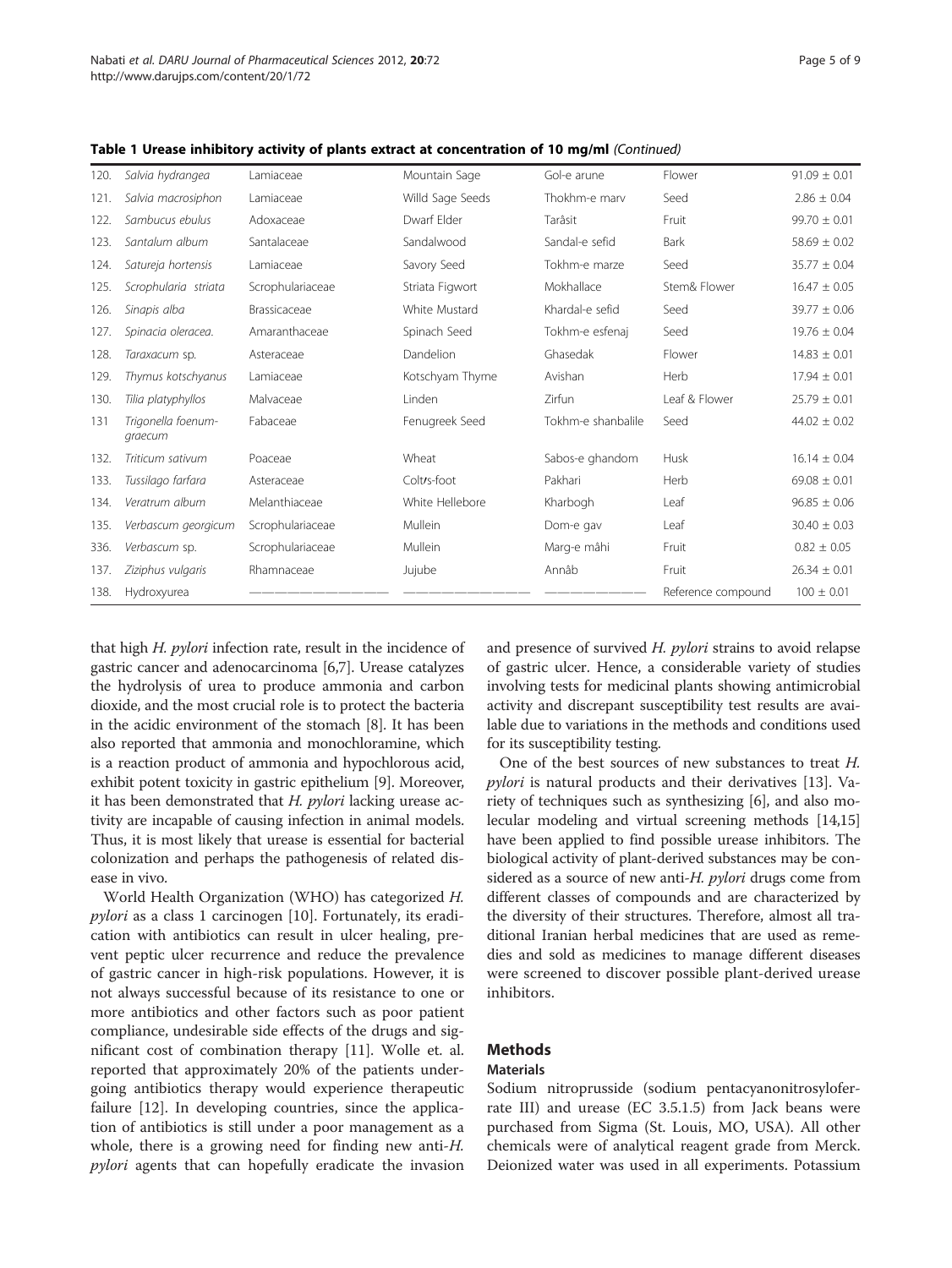|     | Scientific name      | <b>Effects &amp; medicinal uses</b>                                                                                                                                  | $IC_{50}$ (µg/ml) | Std. Error<br>$log$ IC <sub>50</sub> |
|-----|----------------------|----------------------------------------------------------------------------------------------------------------------------------------------------------------------|-------------------|--------------------------------------|
| 1.  | A. catechu           | Anthelmintic, gastric tonic                                                                                                                                          | 216               | 0.01                                 |
| 2.  | C. cristata          | Styptic, depurative, sedative, constipating, antibacterial, febrifuge,                                                                                               | 6175              | 0.68                                 |
| 3.  | C. annuum            | Anti flatulence, gout, gastric tonic, paralysis                                                                                                                      | 751               | 0.14                                 |
| 4.  | C. aurantifolia      | Appetitive, anti-flatulence, analgesic                                                                                                                               | 432               | 0.06                                 |
| 5.  | C. cassia            | Gastric tonic, anti-spasmodic, anti-flatulence                                                                                                                       | 867               | 0.05                                 |
| 6.  | C. microphylla       | Anti-flatulence, gastric tonic                                                                                                                                       | 665               | 0.14                                 |
| 7.  | C. sinensis          | Anti-bacterial, anti diarrhea, diuretic, astringent, reduce cholesterol                                                                                              | 579               | 0.04                                 |
| 8.  | C. zeylanicum        | Gastric tonic, anti-flatulence, 'anti-spasmodic                                                                                                                      | 361               | 0.02                                 |
| 9.  | C. sinensis          | Anti-diarrhea, diuretic, astringent, anti-bacterial, reduce cholesterol                                                                                              | 1314              | 0.04                                 |
| 10. | Cetaurea sp.         | Anti-inflammatory, astringent, emmenagogue, sedative                                                                                                                 | 5152              | 0.05                                 |
| 11. | H. gossypifolius     | Analgesic, anti-tussive, demulcent, diuretic, febrifuge, highly emollient, slightly<br>laxative and odontalgic, anti-inflammations and laryngitis,                   | 819               | 0.01                                 |
| 12. | H. perforatum        | Astringent, analgesic, anti-inflammator, anti-anxiety aphrodisiac                                                                                                    | 3509              | 0.10                                 |
| 13. | J. regia             | Anti-inflammatory, astringent, anti-spasmodic                                                                                                                        | 1271              | 0.08                                 |
|     | 14. M. chamomilla    | Anti-inflammation, appetitive, and aids digestion and sleep, acts as a diuretic and nerve tonic.                                                                     | 3188              | 0.02                                 |
| 15. | M. fragrans          | Anti-flatulence appetitive 'anti-spasmodic' antiseptic, analgesic, anti-inflammatory                                                                                 | 215               | 0.15                                 |
| 16. | M. spicata           | Analgesic, Anti-spasmodic, anti-flatulence                                                                                                                           | 7822              | 0.17                                 |
| 17. | M. communis          | Antiseptic, disinfectant, expectorant, deodorizer                                                                                                                    | 170               | 0.04                                 |
| 18. | N. officinale        | Diuretic, expectorant, purgative, hypoglycemic, odontalgic, stimulant, tonic and stomachic                                                                           | 2055              | 0.19                                 |
|     | 19. N. alba          | Astringent, antiseptic, anesthetic, aphrodisiac, sedative, used for gastrointestinal<br>disorders and jaundice                                                       | 820               | 0.19                                 |
| 20. | N. Oleander          | Dermatitis, abscesses, eczema, psoriasis, sores, warts, corns, ringworm, scabies, herpes,<br>skin cancer, asthma, dysmenorrheal, epilepsy, malaria,                  | 9877              | 0.26                                 |
| 21. | N. tabacum           | Anti-spasmodic, diuretic, sedative, sialagogue                                                                                                                       | 473               | 0.15                                 |
| 22. | O. europea           | Hypotensive, diuretic, hypoglycemic                                                                                                                                  | 2857              | 0.06                                 |
| 23. | P. granatum(Rind)    | Hypoglycemic, anti-cancer, anthelmintic                                                                                                                              | 1484              | 0.10                                 |
| 24. | P. granatum (Flower) | Hypoglycemic, anti-cancer, anthelmintic                                                                                                                              | 1331              | 0.11                                 |
| 25. | P. graveolens        | Anti-inflammatory, antiseptic, aromatherapy, astringent, anti- cancer, sedative                                                                                      | 976               | 0.03                                 |
| 26. | P. graveolens        | Analgesic, anti-Bacterial, anti-Depressant, anti-inflammatory, antiseptic, astringent,<br>diuretic, insect repellent, refreshing, relaxing, sedative, styptic, tonic | 1242              | 0.14                                 |
| 27. | P. lentiscus         | Antibacterial                                                                                                                                                        | 121               | 0.03                                 |
|     | 28. P. Rhoeas        | Anodyne, emmenagogue, emollient, expectorant, hypnotic, sedative, tonic                                                                                              | 5636              | 0.04                                 |
|     | 29. P. rubra         | Astringent, tonic                                                                                                                                                    | 930               | 0.06                                 |
| 30. | P. vera              | Aphrodisiac, anti-anxiety                                                                                                                                            | 4687              | 0.12                                 |
| 31. | Q. infectoria        | Gingivitis, infectoria, anti-diabetic, anti-tremorine, local anesthetic, antiviral,<br>antibacterial, antifungal.                                                    | 1214              | 0.12                                 |
| 32. | R. centifolia        | Anti-inflammatory, antispasmodic, aphrodisiac, astringent, depurative, laxative,<br>analgesic, appetitive                                                            | 544               | 0.07                                 |
| 33. | R. foetida           | Heart diseases, digestive, skin diseases, muscular pains, anti-parasite                                                                                              | 2441              | 0.19                                 |
| 34. | R. ribes             | Appetitive, astringent, anti bacteria, anti depressive and used to treat diabetes,<br>hemorrhoids, ulcer, diarrhea                                                   | 92                | 0.06                                 |
| 35. | S. hydrangea         | anti-flatulence, astringent, anti-spasmodic                                                                                                                          | 2960              | 0.11                                 |
| 36. | S. ebulus            | Anti-inflammatory, antinociceptive, anti-cancer, anti-angiogenic, anti-oxidative                                                                                     | 57                | 0.05                                 |
| 37. | V. album             | Analgesic, anthelmintic, cathartic, emetic, expectorant, hypnotic                                                                                                    | 1037              | 0.07                                 |
|     | 38. hydroxyurea      |                                                                                                                                                                      | 37                | 0.02                                 |

# <span id="page-5-0"></span>Table 2  $IC_{50}$  and medicinal uses of most active plants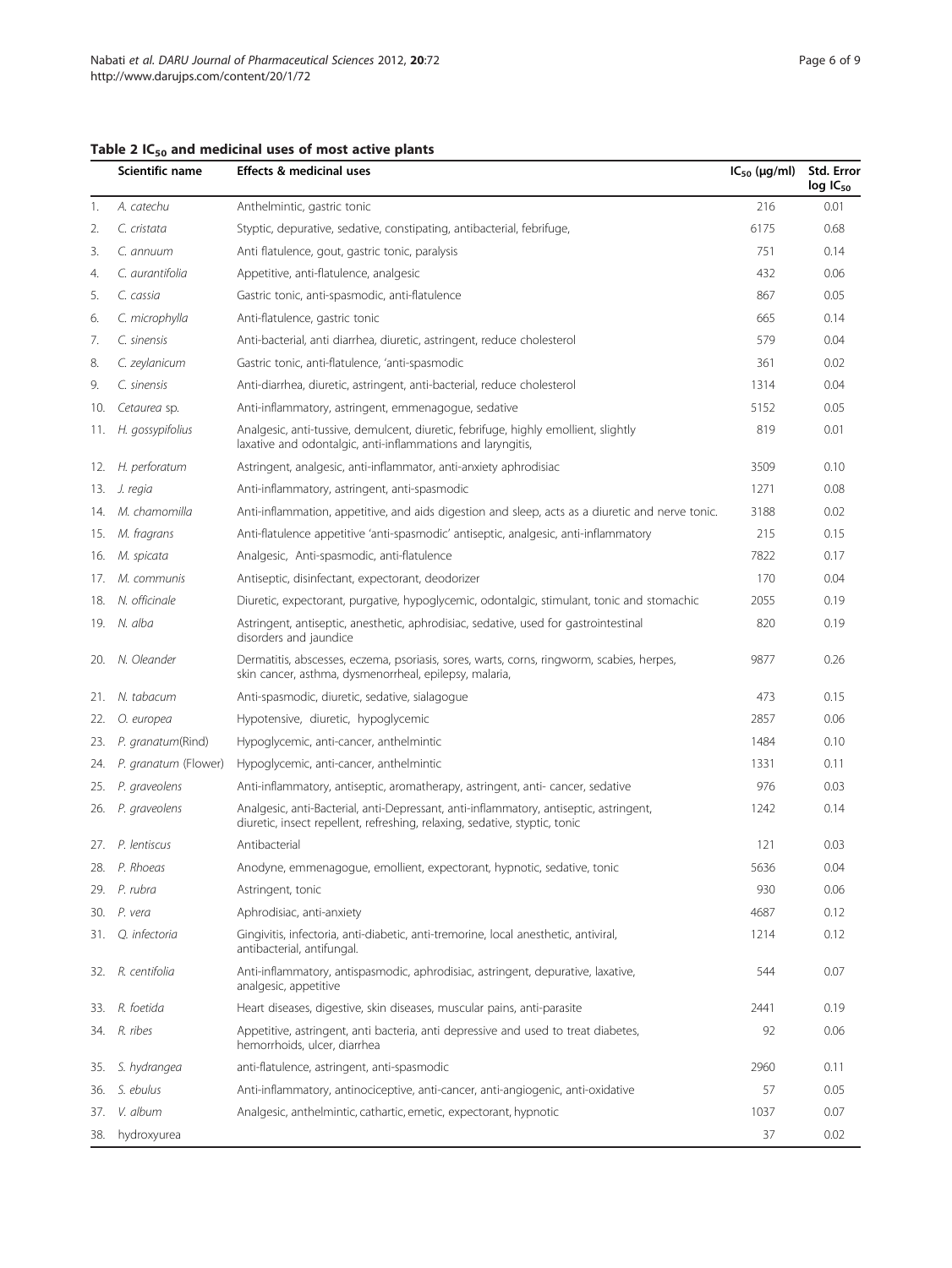<span id="page-6-0"></span>phosphate buffer (100 mM), pH 7.6 was prepared in distilled water.

The studied plants were collected from local medicinal herb shops, Tehran, Iran (June 2010) and were identified by one of our authors of the presented article (F. Mojab). The authenticated samples were deposited in the Herbarium of Shahid Beheshti University of Medical Sciences.

### Extract preparation

10 g of air-dried and powdered plant material was extracted in 10 ml, 50:50 methanol: water at room temperature for 24 hrs. The resulting liquid extract was filtered and concentrated to dryness under reduced pressure. The dry extracts were stored at -20°C till used [\[16](#page-8-0)].

#### Determination of urease activity

All extracts were tested for urease inhibitory at concentration of 10 mg/ml by the modified spectrophotometric method developed by Berthelot reaction [\[17](#page-8-0)]. For herbal extracts that were proven to exert significant inhibition and also for positive controls, inhibitory assays were performed. The plant extracts were tested in a concentration range of 0 to 10 mg/ml. Hydroxyurea was used as standard inhibitor.

The solution assay mixture consisted of urea (30 mM) and (100 μl) crud extract with a total value of 950 μl. The reactions were initiated by the addition of 50 μl of urease enzyme solution in phosphate buffer (100 mM, pH 7.6, 1 mg/ml). Urease activity was determined by measuring ammonia concentration after 15 minutes of enzymatic reaction. The ammonia was determined using 500 μl of solution A (contained 5.0 g phenol and 25 mg of sodium nitroprusside in 500 ml of distilled water) and 500 μl of solution B (contained of 2.5 g sodium hydroxide and 4.2 ml of sodium hypochlorite 5% in 500 ml of distillated water) at 37°C for 30 minutes. The absorbance was read at 625 nm. Activity of uninhibited urease was designated as the control activity of 100%.

### Data processing

The extent of the enzymatic reaction was calculated based on the following equation:

$$
I(\%) = [1 - (T/C)] * 100
$$

Where  $I$  (%) is the inhibition of the enzyme,  $T$  (test) is the absorbance of the tested sample (plant extract or positive control in the solvent) in the presence of enzyme, C (control) is the absorbance of the solvent in the presence of enzyme. Data are expressed as mean ± standard error (SD) and the results were taken from at least three times.



## Determination of  $IC_{50}$  values

IC<sub>50</sub> values (concentration of test compounds that inhibits the hydrolysis of substrates by 50%) were determined by studying the extracts urease inhibitory activity at their different concentrations in comparison to their individual positive control employing spectrophotometric measurement.  $IC_{50}$  values were obtained from dose-response curves by linear regression, using Graphpad software, prism 5.

## Results and discussion

Medicinal plants as an appropriate and renewable source of active chemical compounds can be used as templates to discover new lead compounds. Doxorubicin, vincristine, and taxol, are examples of these herbal compounds which are clinically applied. According to the literature, 50% of commercially presented medicines in 1985 was from herbal origins [[18](#page-8-0)]. Gastrointestinal diseases, especially gastric, duodenal and peptic ulcer, arise from different factors, in particular microbial agent H. pylori.



Figure 2 Rheum ribes leaf [[21](#page-8-0)].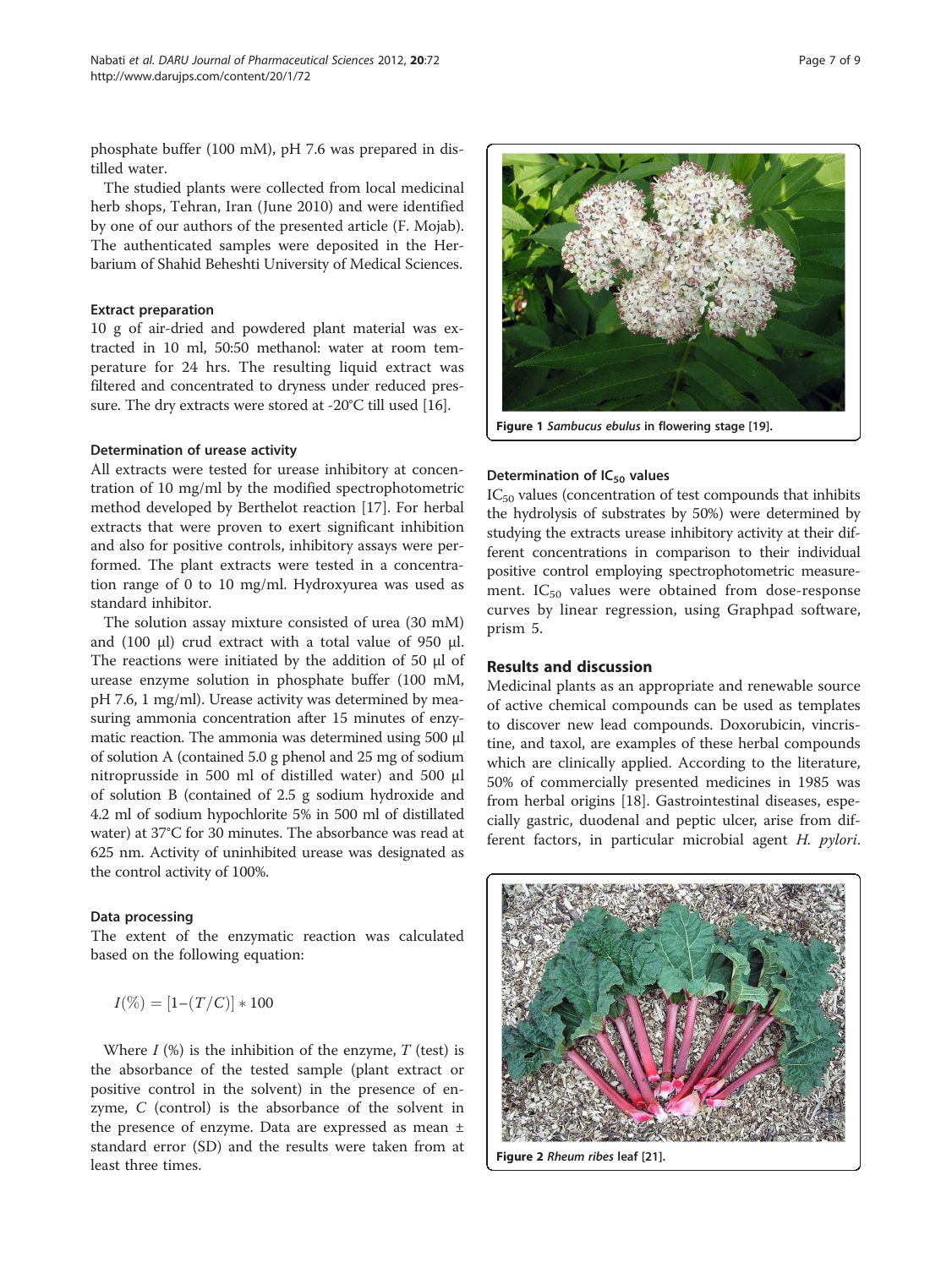<span id="page-7-0"></span>Common multi-drug therapies not only have side effects, but are also expensive. On the other hand, the probability of drug resistance occurrence and disease retrogression is quite concerning. Already reported studies have shown that herbal compounds have the ability to prevail this microbe. Among the studied herbal essences and extracts, many did not exceed the study level due to production limits, toxicity and impossibility of drug form preparation. Majority of the researches have focused on ways to inhibit the bacteria growth or it's elimination from the culture, while a few has particularly concerned inhibition of urease enzyme which is responsible for the bacteria defense system against the stomach very acidic medium.

Specific inhibition or reduction of urease enzyme activity would result in an increased sensitivity of the bacteria in acidic medium and therefore it's natural elimination by stomach acidic condition or the body immune system.

In the presented study, urease enzyme inhibition potency of 137 herbal extracts was investigated from which 37 extracts have shown inhibitory activity up to more than 70% in the concentration of 10 mg/ml (Table [1](#page-1-0)). Further examinations and  $IC_{50}$  determination revealed that Sambucus ebulus, Rheum ribes, Pistachia lentiscus, Myrtus communis, Myristica fragrans, Areca catechu, Cinnamomum zeylanicum, Citrus aurantifolia and Nicotiana tabacum extracts inhibit urease enzyme in concentrations less than 500 μg/ml. It should also be mentioned that C. zeylanicum, M. chamomilla and M. spicata are already used as gastrointestinal remedies and this research has proved that these herbs can inhibit urease activity and prevent gastric upsets. Names of the studied plants and the 37 final more active extracts are presented in Table [2](#page-5-0). As it is shown, the most potent urease inhibitory was observed for S. *ebulus* and R. *ribes* with  $IC_{50}$  values less than  $100 \mu g/ml$ .

S. ebulus (Figure [1\)](#page-6-0) is a native perennial herb of the Adoxaceae family [\[19](#page-8-0)]. It has been prescribed in traditional medicines for the treatment of inflammatory reactions, such as hemorrhoid, bites and sore-throat. In addition, *S. ebulus* has been shown to have anti-inflammatory, antinociceptive, anti-cancer, anti-angiogenic and anti-oxidative activities. Ebulitin, ebulin 1, flavonoid, anthocyanin and other components have been isolated from S. ebulus and identified as active ingredients of biological and pharmacological activities [\[20\]](#page-8-0). The anti-H. *pylori* effect of the S. ebulus extract was observed by using the agar dilution method [\[13\]](#page-8-0).

R. ribes (Figure [2](#page-6-0)) is a hardy perennial, cultivated in some temperate countries for its edible red leaf stalks [[21\]](#page-8-0). It is used to treat diabetes, hemorrhoids, ulcer, diarrhea, and expectorant activity reported. The efficacy and safety of a hydroalcohlic extract of R. ribes in treatment of mild to moderate major depression disorder has been investigated and the observations show some anti depressive effects. The methanolic extract of R. ribes have demonstrated anti-ulcer activity comparable with standard drugs cimetidine [[22\]](#page-8-0).

According to strong inhibitory activity of the herbs presented in Table [2,](#page-5-0) simultaneous application of theses herbs and the medicines prescribed in gastrointestinal disease therapies would fasten the treatment. Additionally, isolation of active compounds and further investigation of each isolated compound against urease activity would lead to new chemical structures which may have the potency to inhibit urease activity.

## Competing interests

There are no other conflicts of interest related to this publication.

#### Authors' contributions

All authors contributed to the concept and design, making and analysis of data, drafting, revising and final approval. MA and BY are responsible for the study registration. FM is responsible for plants identification and collection. FN and KB carried out plant extraction and enzymatic tests and drafted manuscript. MHR, FN, MA and BY participated in collection and/or assembly of data, data analysis, interpretation and manuscript writing. All authors read and approved the final manuscript.

#### Acknowledgements

We would like to thank Fereshteh Keyghobadi for her cooperation in the practical herbal testes. The financial supports of the Research Council of the Tehran University of Medical Science, University of Tehran and Iran National Science Foundation (INSF) are gratefully acknowledged.

#### Author details

<sup>1</sup>Department of Medicinal Chemistry, Faculty of Pharmacy, Tehran University of Medical Sciences, Tehran, Iran. <sup>2</sup>Department of Pharmacognosy, School of Pharmacy, Shahid Beheshti University of Medical Sciences, Tehran, Iran. <sup>3</sup>School of Biology, College of Science, University of Tehran, Tehran, Iran. 4 Medicinal Plants Research Center, Tehran University of Medical Sciences, Tehran, Iran. <sup>5</sup>School of Advanced Medical Technologies, Tehran University of Medical Sciences, Tehran, Iran.

#### Received: 17 July 2012 Accepted: 17 July 2012 Published: 31 October 2012

#### References

- 1. Jabri E, Lee MH, Hausinger RP, Karplus PA: Preliminary crystallographic studies of urease from jack bean and from Klebsiella aerogenes. J Mol Biol 1992, 227:934–937.
- 2. Todd MJ, Hausinger RP: Purification and characterization of the nickelcontaining multicomponent urease from Klebsiella aerogenes. J Biol Chem 1987, 262:5963–5967.
- 3. Koper TE, El-Sheikh AF, Norton JM, Klotz MG: Urease-encoding genes in ammonia-oxidizing bacteria. Appl Environ Microbiol 2004, 70:2342–2348.
- 4. Krajewska B, Ureases I: Functional, catalytic and kinetic properties: A review. J Mol Catal B: Enzym 2009, 59:9–21.
- 5. Owen RJ: Bacteriology of Helicobacter pylori. Baillieres Clin Gastroenterol 1995, 9:415–446.
- 6. Kosikowska P, Berlicki L: Urease inhibitors as potential drugs for gastric and urinary tract infections: a patent review. Expert Opin Ther Pat 2011, 21:945–957.
- 7. Mobley HL, Hu LT, Foxal PA: Helicobacter pylori urease: properties and role in pathogenesis. Scand J Gastroenterol Suppl 1991, 187:39-46.
- 8. Stingl K, Altendorf K, Bakker EP: Acid survival of Helicobacter pylori: how does urease activity trigger cytoplasmic pH homeostasis? Trends Microbiol 2002, 10:70–74.
- 9. Dekigai H, Murakami M, Kita T: Mechanism of Helicobacter pyloriassociated gastric mucosal injury. Dig Dis Sci 1995, 40:1332–1339.
- 10. Forman D: Helicobacter pylori and gastric cancer. Scand J Gastroenterol Suppl 1996, 215:48–51.